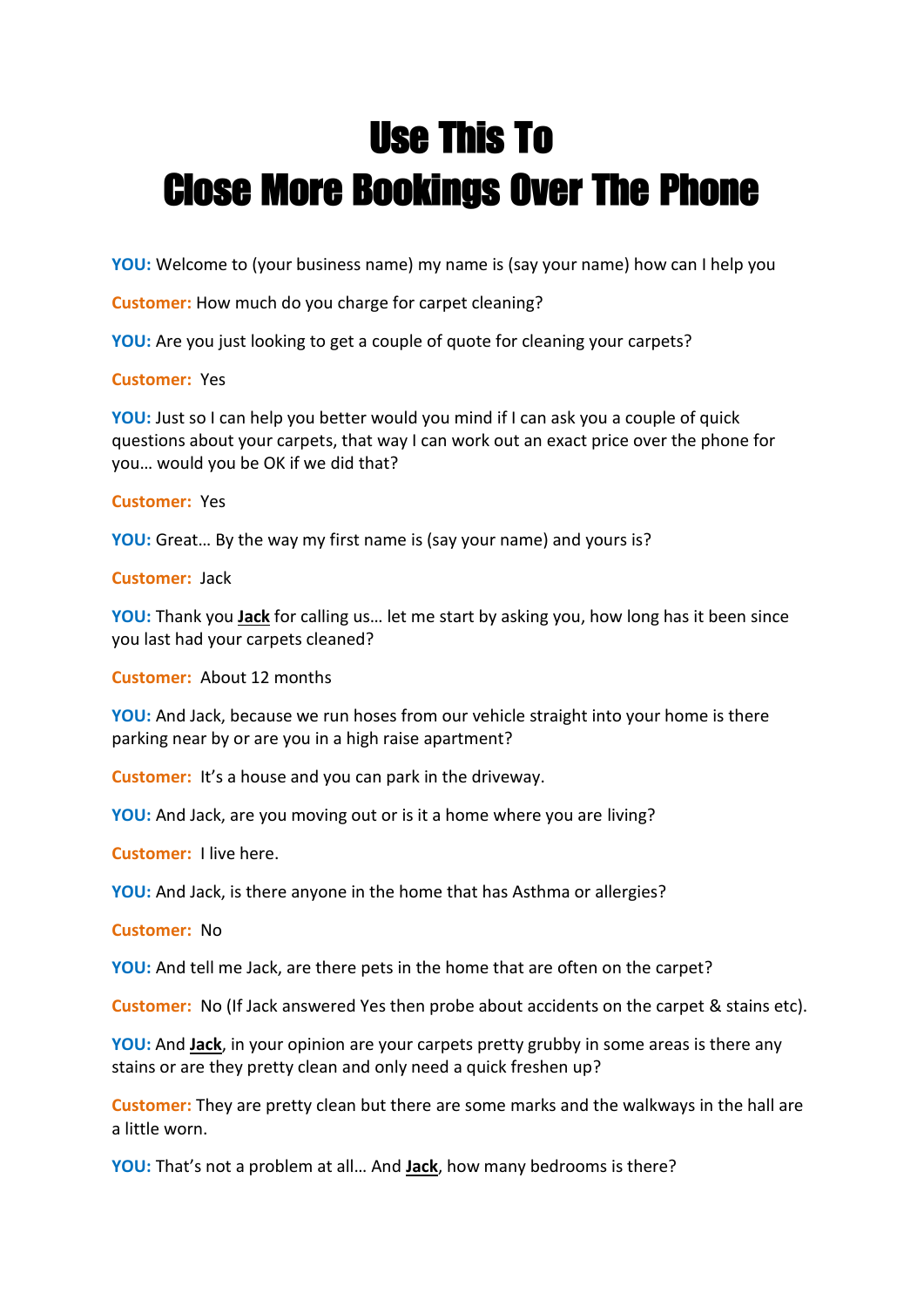#### **Customer:** 4

**YOU:** So are those 4 bedrooms all the exact same size or are some smaller than others?

**Customer:** There are three bedrooms that are smaller than the main bedroom.

**YOU:** Would you say **Jack** that the main bedroom is twice the size of the other 3 rooms?

**Customer:** No it would only be about half the size again.

**YOU:** That's not a problem… Is there a hallway or small landing between these bedrooms?

**Customer:** Oh yes there is but it's only tiny, not really a hall at all.

**YOU:** That's not a problem at all **Jack**, I'll mark it down as maybe just one or two metres so about two steps long would that be OK?

**Customer:** Yes that's about it

**YOU:** Is there any carpeted walk in robes?

**Customer:** No there is not

**YOU:** And **Jack** what other rooms do you have?

**Customer:** Just a lounge area

**YOU:** Is that lounge area the same size as the main bedroom or would you honestly say it's double the size or more.

**Customer:** It would be about double the size

**YOU:** And is the dining area in that same room or do you dine in a different room?

**Customer:** Actually we have our dining table in the same room

**YOU:** So **Jack** would you say it's a combined lounge dining where it's not really two rooms but more like only a room and a half yes?

**Customer:** Yes that's about right

**YOU:** And is there a hall way around the living and dining area?

**Customer:** No not really.

**YOU:** OK… and are the bedrooms all upstairs or is everything all on one level?

**Customer:** The bedrooms are upstairs

**YOU:** And do the stairs have carpet on them?

**Customer:** Oh Yes

**YOU:** And **Jack** would you like the stairs cleaned as well?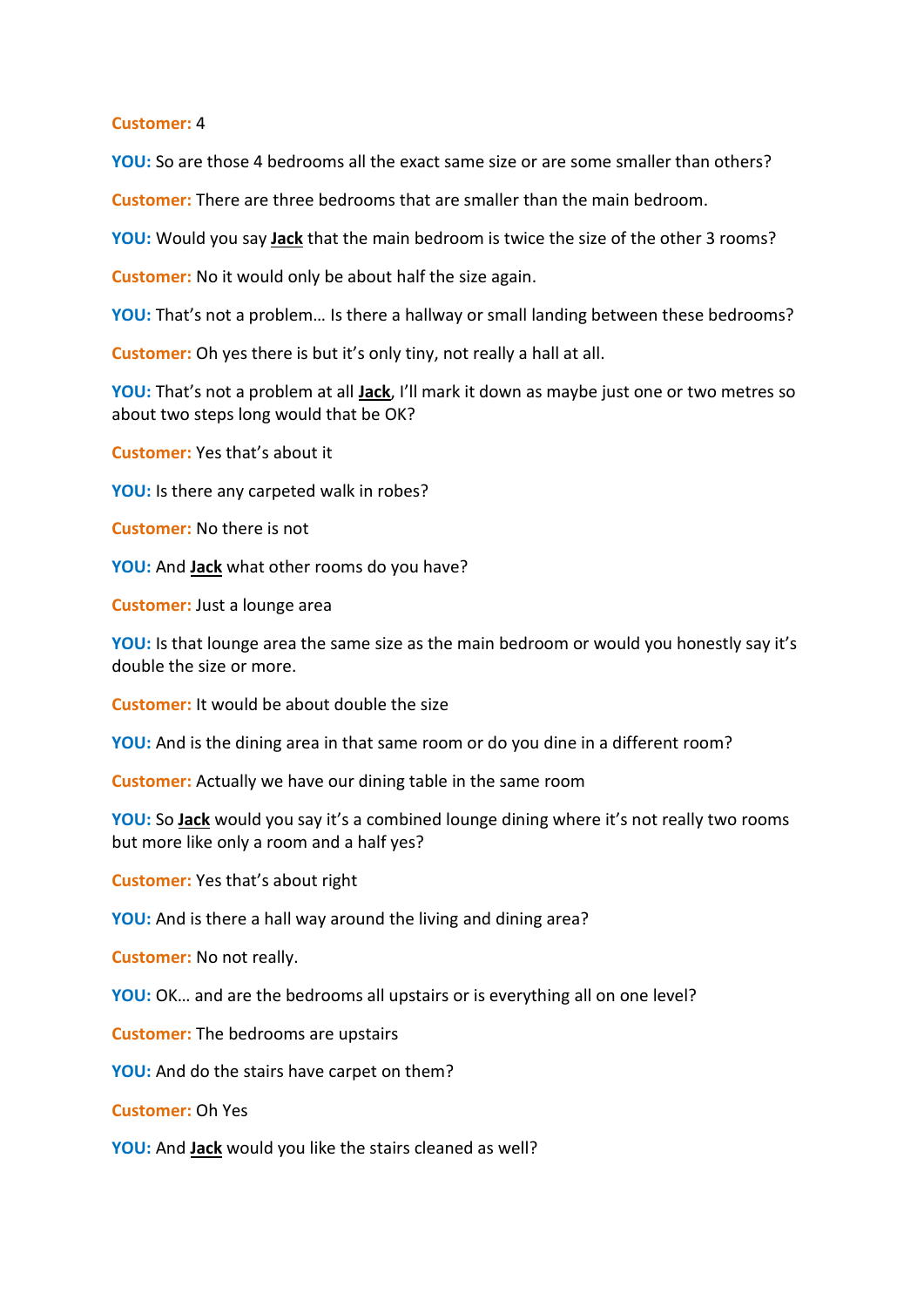#### **Customer:** Yes I would

**YOU:** Great, so **Jack** I have 4 bedrooms upstairs, a tiny little hall which is more like a tiny landing, a lounge combined dining area and a stair case… is there any other carpeted area or have I got it all down correctly?

**Customer:** Well there is a study downstairs too but we don't want that done.

**YOU:** OK so I am just making a note here… do NOT include the study downstairs is that correct?

#### **Customer:** Yes.

**YOU:** Ok so I am going to work out a price for you then I would like to give you one or two reasons why I think you might like to book with us… would that be OK **Jack** if I was to do that?

#### **Customer:** Sure

**YOU:** Great… I am just adding this up, and it comes to a total of \$489 which includes the GST… **Jack** does that fit your budget?

**Customer:** No, I thought it was going to be way cheaper than that.

**YOU:** Yes I understand, you really did think it was going to be cheaper didn't you?

#### **Customer:** Yes.

**YOU:** Look **Jack,** I don't want to insult your intelligence, you and I both know that if you shop around you are going to get much cheaper quotes true?

#### **Customer:** Yes.

**YOU:** But as you may well know those cheap prices given over the phone can be a sly trick to get their foot in the door and once they are in your home and inconvenienced your time they bump the price up telling you that you require additional extras that they never told you about over the phone… We don't do that.

We like to do the right thing and quote properly up front... Is that fair enough?

#### **Customer:** Yes.

**YOU:** Now **Jack** let me share with you why I think you should book with us even if we seem little more than some other carpet cleaners. We give you a very special guarantee on all our work and it goes like this...

If you are not happy with our work and you find the need to call us out again we will clean any affected areas again for free.

If you are not happy after that I will give you 100% of your money back because if you are not happy I know you won't call us again.